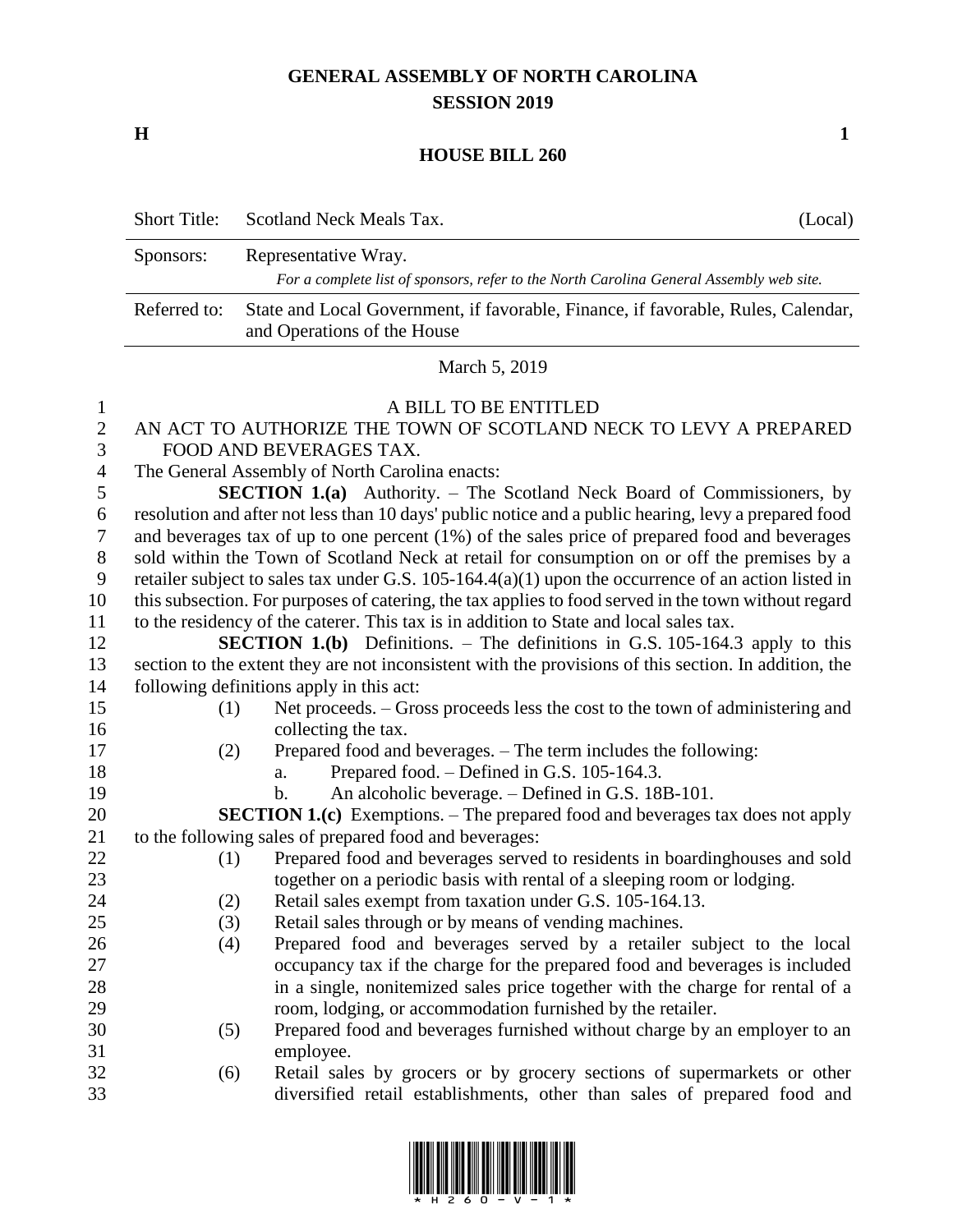|                         | <b>General Assembly Of North Carolina</b>                                                                                                                                                          | <b>Session 2019</b> |
|-------------------------|----------------------------------------------------------------------------------------------------------------------------------------------------------------------------------------------------|---------------------|
|                         | beverages in the delicatessen or similar department of the grocer or grocery                                                                                                                       |                     |
|                         | section.                                                                                                                                                                                           |                     |
| (7)                     | Prepared food and beverages served on a federal military reservation.                                                                                                                              |                     |
|                         | <b>SECTION 1.(d)</b> Collection. - Every retailer subject to the tax levied under this                                                                                                             |                     |
|                         | section shall, on and after the effective date of the levy of the tax, collect the tax. This tax shall                                                                                             |                     |
|                         | be collected as part of the charge for furnishing prepared food and beverages. The tax shall be                                                                                                    |                     |
|                         | stated separately on the sales document and shall be paid by the purchaser to the retailer as trustee                                                                                              |                     |
|                         | for and on account of the municipality. The tax shall be added to the sales price and shall be                                                                                                     |                     |
|                         | passed on to the purchaser instead of being borne by the retailer. The entity collecting the tax                                                                                                   |                     |
|                         | shall design, print, and furnish to all appropriate businesses and persons in the town the necessary                                                                                               |                     |
|                         | forms for filing returns and instructions to ensure the full collection of the tax.                                                                                                                |                     |
|                         | <b>SECTION 1.(e)</b> Administration. – The Town of Scotland Neck may enter into an                                                                                                                 |                     |
|                         | agreement with Halifax County for the administration and collection of the tax levied under this                                                                                                   |                     |
|                         | section. In the absence of an agreement, the town shall administer the tax levied under this                                                                                                       |                     |
|                         | section. A tax levied under this section is due and payable to the local administering authority as                                                                                                |                     |
|                         | agent for the taxing entity in monthly installments on or before the twentieth day of the month                                                                                                    |                     |
|                         | following the month in which the tax accrues. Every retailer liable for the tax shall, on or before                                                                                                |                     |
|                         | the twentieth day of each month, prepare and render a return on a form prescribed by the town                                                                                                      |                     |
|                         | or, at the town's direction, the entity administering and collecting the tax. The return shall show                                                                                                |                     |
|                         | the total gross receipts derived in the preceding month from sales to which the tax applies.                                                                                                       |                     |
|                         | A return filed under this section is not a public record and may not be disclosed except                                                                                                           |                     |
|                         | in accordance with G.S. 160A-208.1.                                                                                                                                                                |                     |
|                         | The provisions of Article 5 and Article 9 of Chapter 105 of the General Statutes apply                                                                                                             |                     |
|                         | to this section to the extent they are not inconsistent with the provisions of this section. The                                                                                                   |                     |
|                         | uniform meals tax penalty provisions of G.S. 160A-214.1 apply to a tax levied under this section.                                                                                                  |                     |
|                         | <b>SECTION 1.(f)</b> Refunds. - The entity administering the tax shall refund to a                                                                                                                 |                     |
|                         | nonprofit or governmental entity the prepared food and beverages tax paid by the entity on                                                                                                         |                     |
|                         | eligible purchases of prepared food and beverages. A nonprofit or governmental entity's purchase                                                                                                   |                     |
|                         | of prepared food and beverages is eligible for a refund under this subsection if the entity is entitled                                                                                            |                     |
|                         | to a refund under G.S. 105-164.14(b) or (c) of local sales and use tax paid on the purchase or if                                                                                                  |                     |
|                         | the sale is exempt under G.S. 105-164.13. The time limitations, application requirements,<br>penalties, and restrictions provided in G.S. 105-164.14(b), (d), and (d1) apply to refunds to         |                     |
|                         | nonprofit entities; the time, limitations, application requirements, penalties, and restrictions                                                                                                   |                     |
|                         |                                                                                                                                                                                                    |                     |
|                         | provided in G.S. 105-164.14(c), (d), and (d1) apply to refunds to governmental entities. When<br>an entity applies for a refund of the prepared food and beverages tax paid by it on purchases, it |                     |
|                         | shall attach to its application a copy of the application submitted to the Department of Revenue                                                                                                   |                     |
|                         | under G.S. 105-164.14 for a refund of the sales and use tax on the same purchases or a written                                                                                                     |                     |
|                         | statement that the purchases were exempt from the tax. An applicant for a refund under this                                                                                                        |                     |
|                         | subsection shall provide any information required by the entity administering the tax to                                                                                                           |                     |
| substantiate the claim. |                                                                                                                                                                                                    |                     |
|                         | <b>SECTION 1.(g)</b> Use of Proceeds. $-$ The proceeds of a tax levied under this section                                                                                                          |                     |
|                         | shall be used as provided in this subsection. The entity administering and collecting the tax may                                                                                                  |                     |
|                         | deduct from the gross proceeds of the taxes collected under this act an amount not to exceed three                                                                                                 |                     |
|                         | percent (3%) of the gross proceeds to pay for the direct cost of administering and collecting the                                                                                                  |                     |

 taxes. The remaining proceeds shall be used for the promotion of travel and tourism in the Town of Scotland Neck. **SECTION 1.(h)** Effective Date of Levy. – A tax levied under this section shall

 become effective on the date specified in the resolution levying the tax. The date shall be the first day of a calendar month and may not be before the first day of the fourth month after the date the resolution is adopted.